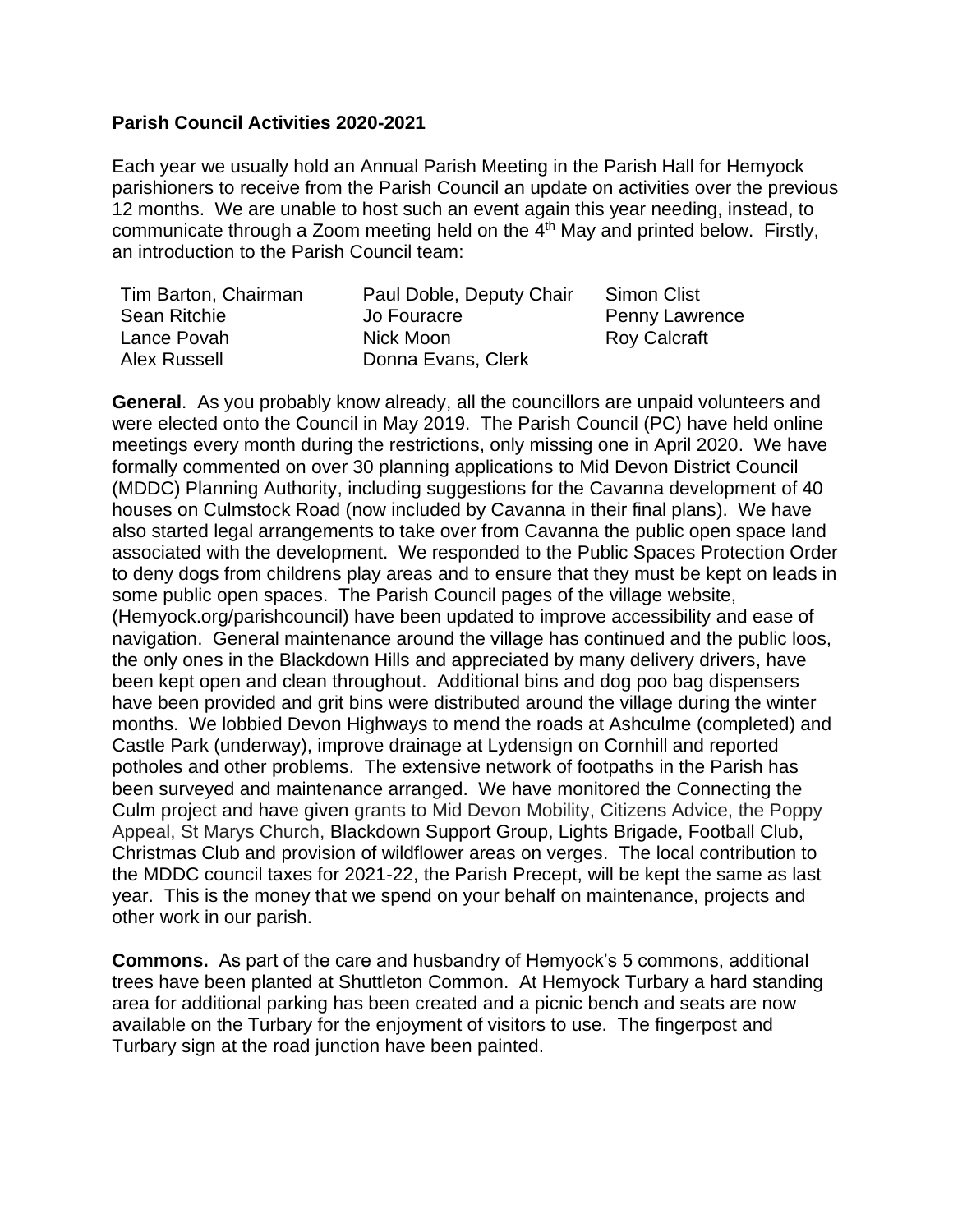**Parish Assets.** Hemyock Parish has a considerable number of assets, acquired over many years and managed by the Parish Council. As part of our asset management plan, we have had them all professionally surveyed and we are progressively tackling the recommended actions. The Blackdown Healthy Living and Activities Centre (BHLAC) has received a considerable upgrade by replacing the heating system, installing air filtration to some of the rooms, PV panels mounted on the roof and loft insulation renewed. Heat conserving, wooden panels have also been mounted below the building to reduce airflow under the floors. Finally, an asbestos survey has been undertaken, improved fire safety equipment installed and safety signage mounted where appropriate. The Blackdown Hills AONB team now have their office in the BHLAC building, a mutually beneficial arrangement for both constancy of building use and allows the AONB team to remain based in the area. We look forward to the BHLAC returning to full use again. In the Garages, we have facilitated the establishment of the Blackdown Community Shed by moving the Scout store from an underutilised room to an area within the main building. At Longmead, the play area has been completely renewed with top-of-the-range equipment, the BMX track has been maintained, the foot bridge is being refurbished and we have supported the excellent work being undertaken in the Longmead environmental area. The drains around the Longmead pavilion have been cleaned.

**The Future**. Projects that are progressing or now being considered are: providing an extension to the Station Road footpath below the Spar shop (progress has been slow due to legal hold-ups); an improved path/trim-trail around Longmead; possible siting and development of a skateboard park; and for 2022, adopting, managing and establishing possible uses for the public open space to the north of the new Culmstock Road development.

**People and the Community**. We mustn't forget to mention and thank our excellent village maintenance team, Ian, Kate and Rod, who continue to keep the village looking neat and tidy. Thanks also to everyone who support the smooth running of the council assets such as the Longmead Committee, The Garages Committee, the BHLAC team, Commons Management Group, Environment Area team to name only a few. On a negative note, however, there has been an increasing amount of vandalism and lack of consideration for others from a small number of people. Around Longmead, waste bins have been repeatedly damaged, the new football dugouts have had the 'Home' and 'Away' lettering ripped off and the new play area fence was demolished in less than a week. Other waste bins in the village have also been targeted and the stocks of emergency salt have been used by some younger people to throw at one another. It's sad to reflect that we are spending £1,000s of your money to help keep the village nice only for much of the good work to be deliberately ruined. Just one more moan together with a plea to all dog owners to keep their dogs off the sports pitches and to clear-up all their dog litter from around the village and to dispose of it properly. The Parish owes the Football Association £163,000 to keep a structure of football teams using the ground for 25 years; if the pitches can't be used due to dog-fouling then we are in breach of the terms and may be required to pay back the money!!! Now back to the positive again, Hemyock has a great community that is only due to a lot of good, dedicated people who